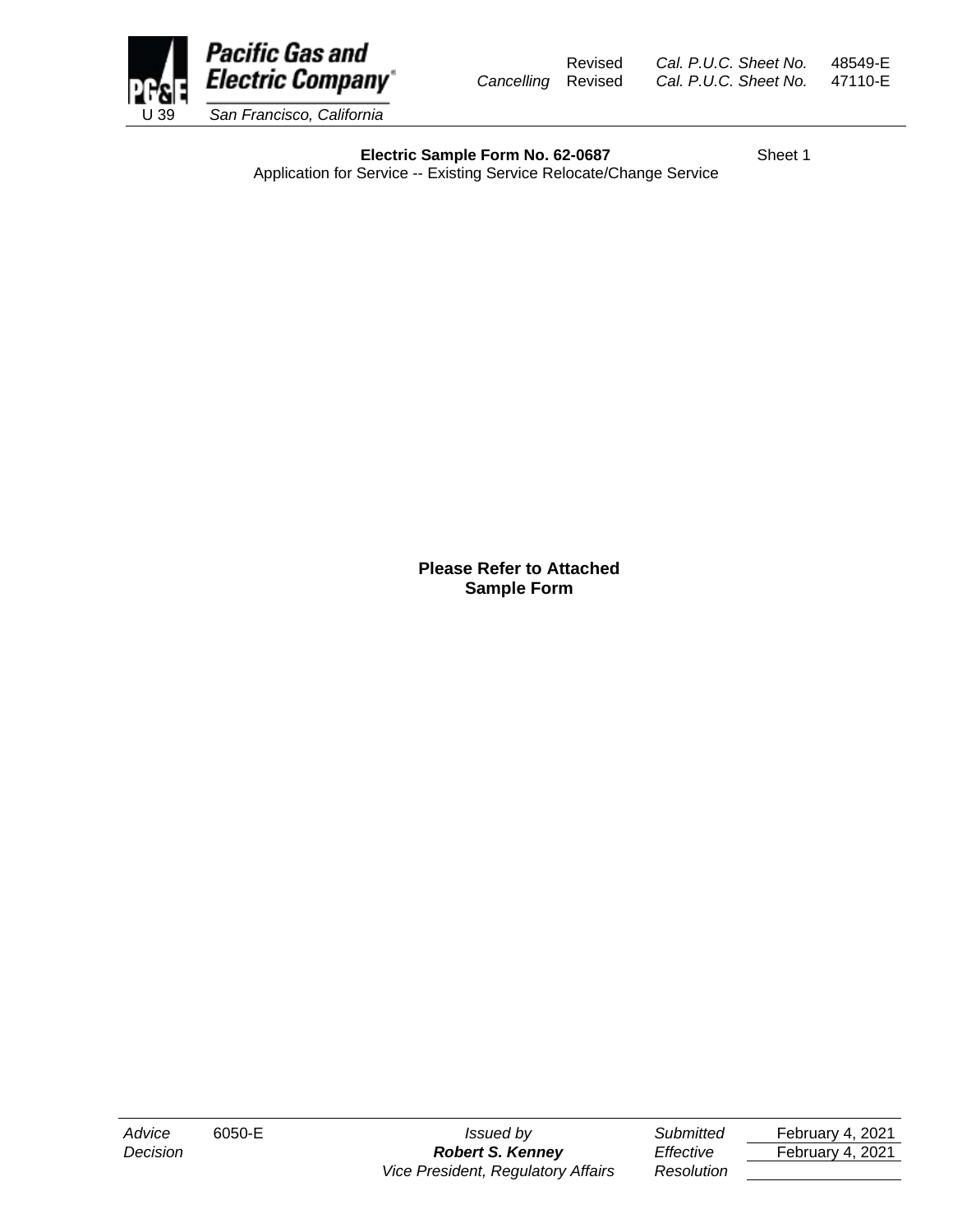

| Fresno CA, 93706-2010. You may also submit applications at vourprojects.pge.com or call 1-877-PGE-SRVC.<br>*Indicates optional fields.                                                                                                         |
|------------------------------------------------------------------------------------------------------------------------------------------------------------------------------------------------------------------------------------------------|
| This application is intended for stand-alone relocation requests. If your project also requires new service, please complete a new service<br>application in place of this one. New service applications can be found at yourprojects.pge.com. |
| <b>Project Type</b>                                                                                                                                                                                                                            |
| Type of Work (please choose one)                                                                                                                                                                                                               |
| $\Box$ $\Box$ Residential Single Family<br>$\bigsqcup$ Residential Subdivision<br>Commercial/Industrial/Agricultural                                                                                                                           |
| $\Box$ Mixed Use (Commercial/Residential Combination)<br>$\Box$ Agency (City, County, Cal-Trans)                                                                                                                                               |
| Reason for Relocation / Rearrangement Request (please check all that apply) *                                                                                                                                                                  |
| □ Panel/Meter Relocation (Gas & Electric) □ Panel Upgrade (No Load Added) □ □ Panel Upgrade (Added Load)                                                                                                                                       |
| □ Temporarily De-energize Panel □ Temporarily De-energize Service □ Temporarily Disconnect Service                                                                                                                                             |
| □ Cut off/Demolition □ Meter or Meter Size Change<br>$\Box$ Service Relocation (Pipes & Electric Wires)                                                                                                                                        |
| □ Relocate PG&E Facilities (Poles, Boxes, Wires, Pipes, Guys) □ Overhead to Underground Conversion                                                                                                                                             |
| <u> 1980 - John Stein, Amerikaansk politiker (</u>                                                                                                                                                                                             |
|                                                                                                                                                                                                                                                |
|                                                                                                                                                                                                                                                |
| <b>Project Information</b>                                                                                                                                                                                                                     |
|                                                                                                                                                                                                                                                |
| ∏ Gas<br>Electric Overhead<br>Electric Underground<br>□ Date Relocation Needed                                                                                                                                                                 |
| Project Address or Lot Number<br>City<br>County<br>Zip                                                                                                                                                                                         |
| <b>Nearest Cross Street</b>                                                                                                                                                                                                                    |
| Applicant / Company Name                                                                                                                                                                                                                       |
| $\Box$ Individual<br>$\Box$ Partnership<br>$\Box$ Corporation<br>$\Box$ Limited Liability Corporation<br>□ Governmental Agency                                                                                                                 |
| $\Box$ Sole Proprietor<br>$\Box$ Other                                                                                                                                                                                                         |
| Day Phone (<br>*Cell Phone(<br>*Fax (<br>*Email address<br>$\rightarrow$<br>$\lambda$<br>$\lambda$                                                                                                                                             |
| (Correspondence will be sent via e-mail)                                                                                                                                                                                                       |
| <b>Applicant Address</b><br>City<br>State<br>Zip                                                                                                                                                                                               |
| *Building Permit Number<br>*PG&E Account Number<br>Date PG&E facility rearrangement / relocation needed                                                                                                                                        |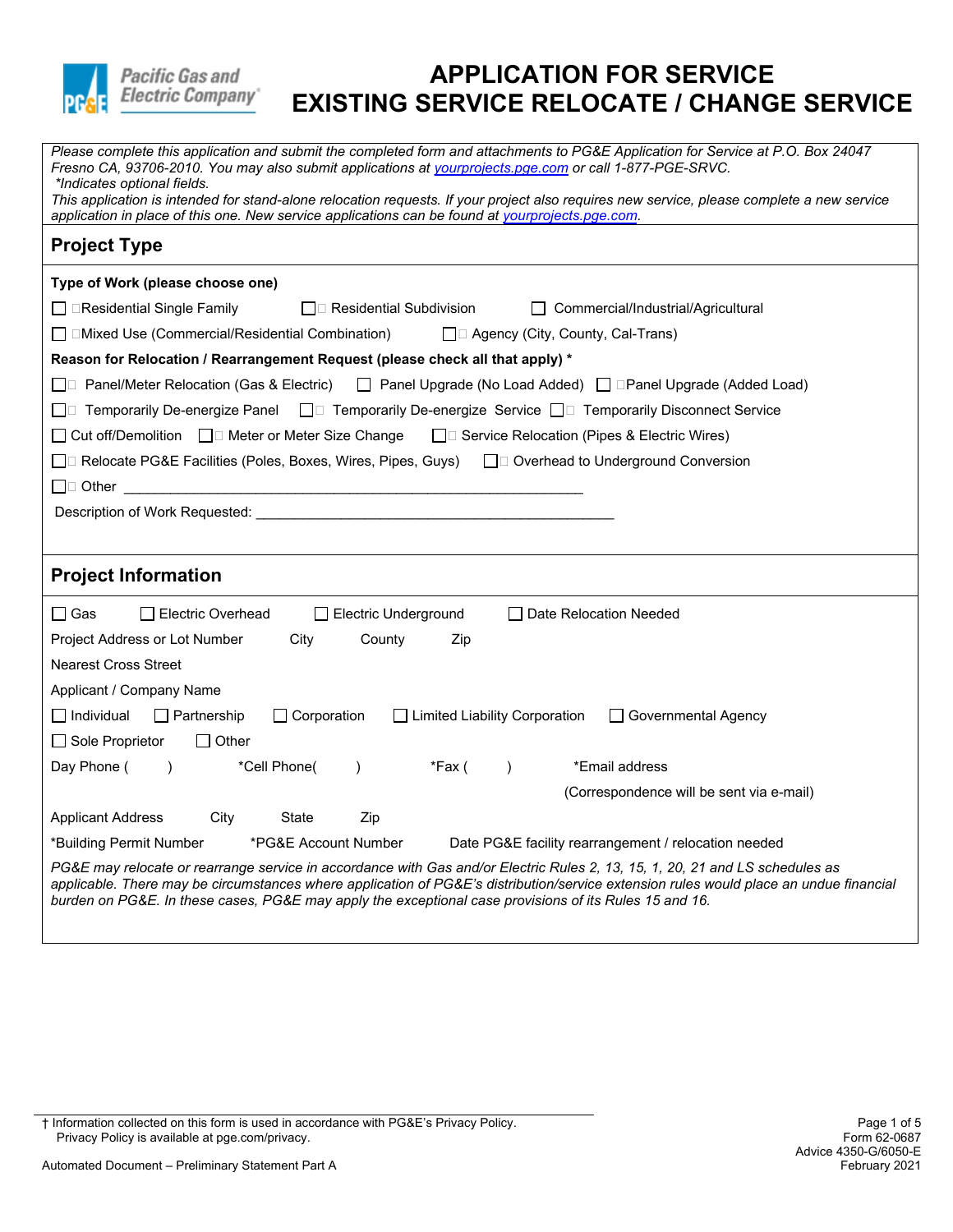

| <b>Contract Information</b>                                                                                                                                                                                                                                                                                                                                                                                                                                                                                                                                                                                                                                                                                                                                     |
|-----------------------------------------------------------------------------------------------------------------------------------------------------------------------------------------------------------------------------------------------------------------------------------------------------------------------------------------------------------------------------------------------------------------------------------------------------------------------------------------------------------------------------------------------------------------------------------------------------------------------------------------------------------------------------------------------------------------------------------------------------------------|
| Legal name to appear on contract                                                                                                                                                                                                                                                                                                                                                                                                                                                                                                                                                                                                                                                                                                                                |
| $\Box$ Individual<br>$\Box$ Partnership<br>$\Box$ Corporation<br>□ Limited Liability Corporation<br><b>Governmental Agency</b>                                                                                                                                                                                                                                                                                                                                                                                                                                                                                                                                                                                                                                  |
| □ Sole Proprietor<br>$\Box$ Other                                                                                                                                                                                                                                                                                                                                                                                                                                                                                                                                                                                                                                                                                                                               |
| *State of incorporation or LLC                                                                                                                                                                                                                                                                                                                                                                                                                                                                                                                                                                                                                                                                                                                                  |
| Name of person authorized to sign contracts                                                                                                                                                                                                                                                                                                                                                                                                                                                                                                                                                                                                                                                                                                                     |
| (First Name, Middle Initial, Last Name)                                                                                                                                                                                                                                                                                                                                                                                                                                                                                                                                                                                                                                                                                                                         |
| Mailing address for contract<br>City<br><b>State</b><br>Zip                                                                                                                                                                                                                                                                                                                                                                                                                                                                                                                                                                                                                                                                                                     |
| *Contractor's Name<br>*Contractor's Phone (<br>$\lambda$                                                                                                                                                                                                                                                                                                                                                                                                                                                                                                                                                                                                                                                                                                        |
|                                                                                                                                                                                                                                                                                                                                                                                                                                                                                                                                                                                                                                                                                                                                                                 |
| Representative Information (Party who will relay project information and updates to the PG&E representative)                                                                                                                                                                                                                                                                                                                                                                                                                                                                                                                                                                                                                                                    |
| Name of Representative                                                                                                                                                                                                                                                                                                                                                                                                                                                                                                                                                                                                                                                                                                                                          |
| Day Phone (<br>*Cell Phone (<br>*Fax (<br>*Email address<br>$\lambda$<br>$\lambda$<br>$\lambda$                                                                                                                                                                                                                                                                                                                                                                                                                                                                                                                                                                                                                                                                 |
|                                                                                                                                                                                                                                                                                                                                                                                                                                                                                                                                                                                                                                                                                                                                                                 |
| Mailing address<br>City<br>State<br>Zip                                                                                                                                                                                                                                                                                                                                                                                                                                                                                                                                                                                                                                                                                                                         |
| *Contractor's Name<br>*Contractor's Phone (<br>$\lambda$                                                                                                                                                                                                                                                                                                                                                                                                                                                                                                                                                                                                                                                                                                        |
|                                                                                                                                                                                                                                                                                                                                                                                                                                                                                                                                                                                                                                                                                                                                                                 |
| <b>Construction Information</b>                                                                                                                                                                                                                                                                                                                                                                                                                                                                                                                                                                                                                                                                                                                                 |
| You are permitted to select either PG&E or your own contractor to construct all or a portion of any new gas/electric distribution and / or<br>service facilities. However, only PG&E may work on energized or pressurized facilities. More details regarding the installation option<br>requirements are available through your local PG&E office. You should become familiar with the requirements before you make your<br>selection (Please see the following pages under installation options for specific information. For projects that require both relocation work<br>and new service, please complete the appropriate new service application. Those new service (and associated relocation work)<br>applications can be found at yourprojects.pge.com. |
| *If trenching is required, who will trench, backfill, and provide and install conduit?                                                                                                                                                                                                                                                                                                                                                                                                                                                                                                                                                                                                                                                                          |
| $\Box$ PG&E<br>$\Box$ Applicant                                                                                                                                                                                                                                                                                                                                                                                                                                                                                                                                                                                                                                                                                                                                 |
| *Proposed trench occupants: (please check all that apply)                                                                                                                                                                                                                                                                                                                                                                                                                                                                                                                                                                                                                                                                                                       |
| $\Box$ Phone<br>$\Box$ Other<br><b>□ Electric</b><br>l Gas<br>$\Box$ CATV                                                                                                                                                                                                                                                                                                                                                                                                                                                                                                                                                                                                                                                                                       |
| Water, sanitary sewer, storm drain, LPG, oil or other fluid carrying piping or facilities are not permitted in a joint trench.                                                                                                                                                                                                                                                                                                                                                                                                                                                                                                                                                                                                                                  |
| IMPORTANT NOTE: Do NOT install your electric main switch or gas house line until the location is approved by PG&E.                                                                                                                                                                                                                                                                                                                                                                                                                                                                                                                                                                                                                                              |
|                                                                                                                                                                                                                                                                                                                                                                                                                                                                                                                                                                                                                                                                                                                                                                 |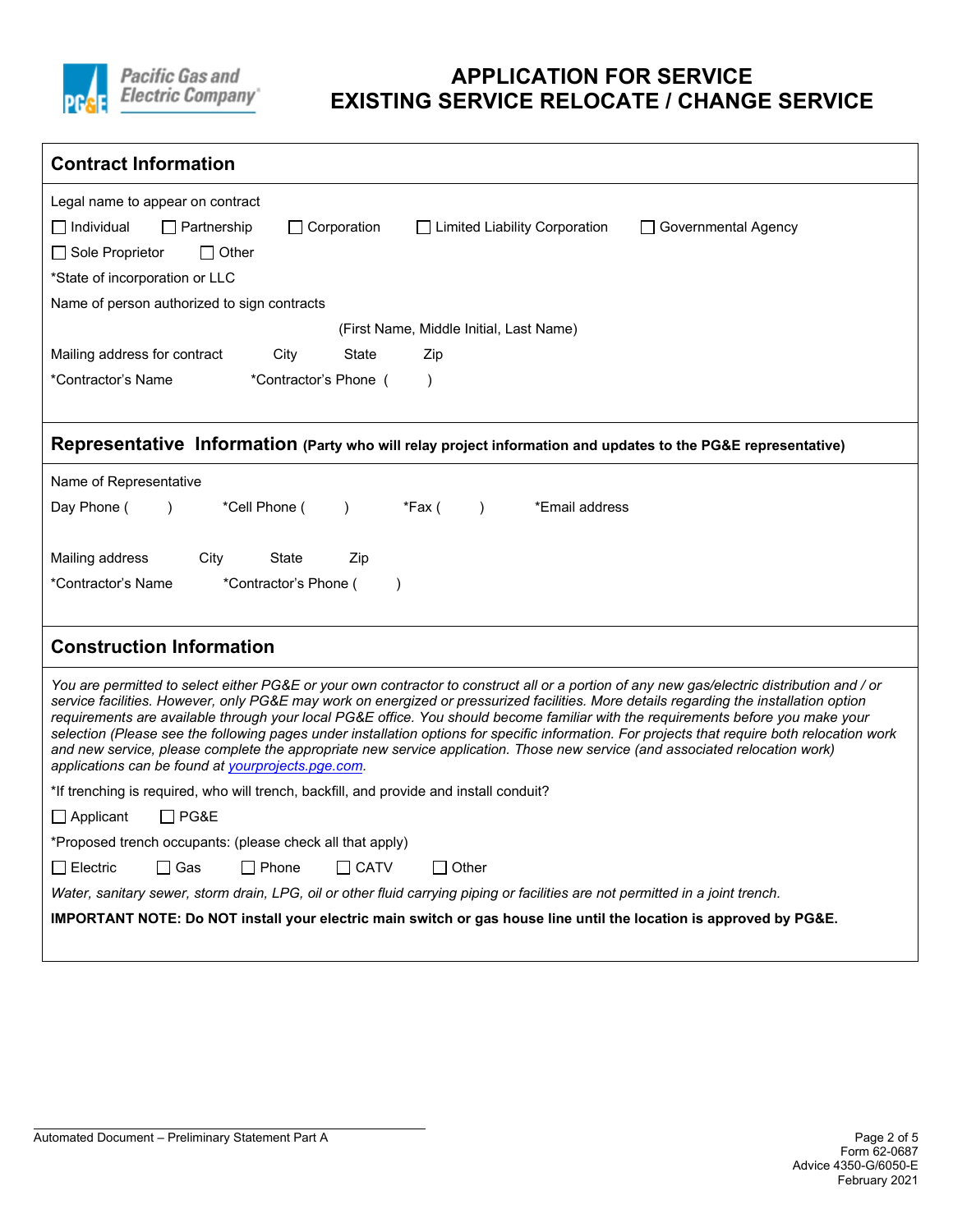

| <b>Load Information</b>                                                                                                                                                                                                                                                                                                                                                                                                                                                       |
|-------------------------------------------------------------------------------------------------------------------------------------------------------------------------------------------------------------------------------------------------------------------------------------------------------------------------------------------------------------------------------------------------------------------------------------------------------------------------------|
| <b>Electric Load Information</b>                                                                                                                                                                                                                                                                                                                                                                                                                                              |
| Main Switch Size (Service Termination Can) (<br>amps) Number of meters at each service location                                                                                                                                                                                                                                                                                                                                                                               |
| Voltage: (select one)                                                                                                                                                                                                                                                                                                                                                                                                                                                         |
| $\Box$ 120/240 Volt, 3-wire, 1Ø<br>□ 120/208Volt, 3-wire, 1Ø<br>240/120 Volt, 4-wire, 3Ø<br>□ 208/120 Volt, 4-wire, 3Ø                                                                                                                                                                                                                                                                                                                                                        |
| $\Box$ 480/277 Volt, 4-wire, 30<br>$\Box$ Primary voltage (> 2,400 Volts) $\Box$ Other (specify)                                                                                                                                                                                                                                                                                                                                                                              |
| *If required, who will install the electric service wire?                                                                                                                                                                                                                                                                                                                                                                                                                     |
| $\Box$ Applicant<br>$\Box$ PG&E                                                                                                                                                                                                                                                                                                                                                                                                                                               |
| <b>Natural Gas Load Information</b>                                                                                                                                                                                                                                                                                                                                                                                                                                           |
| Natural gas standard service delivery pressure is provided at ¼ psig (7" water column). Requests for elevated service delivery pressure<br>require PG&E review and approval. If granted, elevated service delivery pressure may be reduced at any time due to PG&E operational<br>needs. Special facilities & cost of-ownership charges may apply for elevated service delivery pressure. For further information, contact<br>your local PG&E office and refer to Gas Rule 2. |
| Number of meters at each service location                                                                                                                                                                                                                                                                                                                                                                                                                                     |
| PG&E<br>*If required, who will install the gas pipe? $\Box$ Applicant                                                                                                                                                                                                                                                                                                                                                                                                         |
|                                                                                                                                                                                                                                                                                                                                                                                                                                                                               |
| <b>General Construction</b><br>Date needed                                                                                                                                                                                                                                                                                                                                                                                                                                    |
| *Will temporary electric service be required? □ No<br>$\Box$ Yes<br>Yes<br>Date needed                                                                                                                                                                                                                                                                                                                                                                                        |
| *Will temporary gas service be required? □ No<br>$\mathbf{I}$<br>If, yes please complete the following:                                                                                                                                                                                                                                                                                                                                                                       |
| *Will Temporary Service power be operated for less than one year? $\Box$ No<br>l IYes                                                                                                                                                                                                                                                                                                                                                                                         |
| $\Box$ Yes<br>Have you ever completed a temporary power project with us before? $\Box$ No                                                                                                                                                                                                                                                                                                                                                                                     |
| *Who will trench and backfill for Temporary Service?                                                                                                                                                                                                                                                                                                                                                                                                                          |
| PG&E/Gas<br>$\Box$ Applicant/Gas                                                                                                                                                                                                                                                                                                                                                                                                                                              |
| PG&E/Electric<br>Applicant/Electric                                                                                                                                                                                                                                                                                                                                                                                                                                           |
| <b>Electric Temporary Services</b>                                                                                                                                                                                                                                                                                                                                                                                                                                            |
| *Panel, Main Breaker Size<br>amps                                                                                                                                                                                                                                                                                                                                                                                                                                             |
| *Will Applicant or Contractor Install Pole?<br>No<br>∐ Yes                                                                                                                                                                                                                                                                                                                                                                                                                    |
| <b>Gas Temporary Services</b>                                                                                                                                                                                                                                                                                                                                                                                                                                                 |
| *Gas Service Delivery Pressure Requested:<br>$\frac{1}{4}$ psig<br>other                                                                                                                                                                                                                                                                                                                                                                                                      |
| *Number of Meters at each service location?                                                                                                                                                                                                                                                                                                                                                                                                                                   |
| *Total Gas Load                                                                                                                                                                                                                                                                                                                                                                                                                                                               |
| *I request PG&E to provide a construction bid for:                                                                                                                                                                                                                                                                                                                                                                                                                            |
| $\Box$ Gas Facilities<br><b>Electric Facilities</b>                                                                                                                                                                                                                                                                                                                                                                                                                           |
| PG&E gas or electric facilities require removal? □ No<br>$\Box$ Yes<br>$\Box$ Not sure<br>Date Needed                                                                                                                                                                                                                                                                                                                                                                         |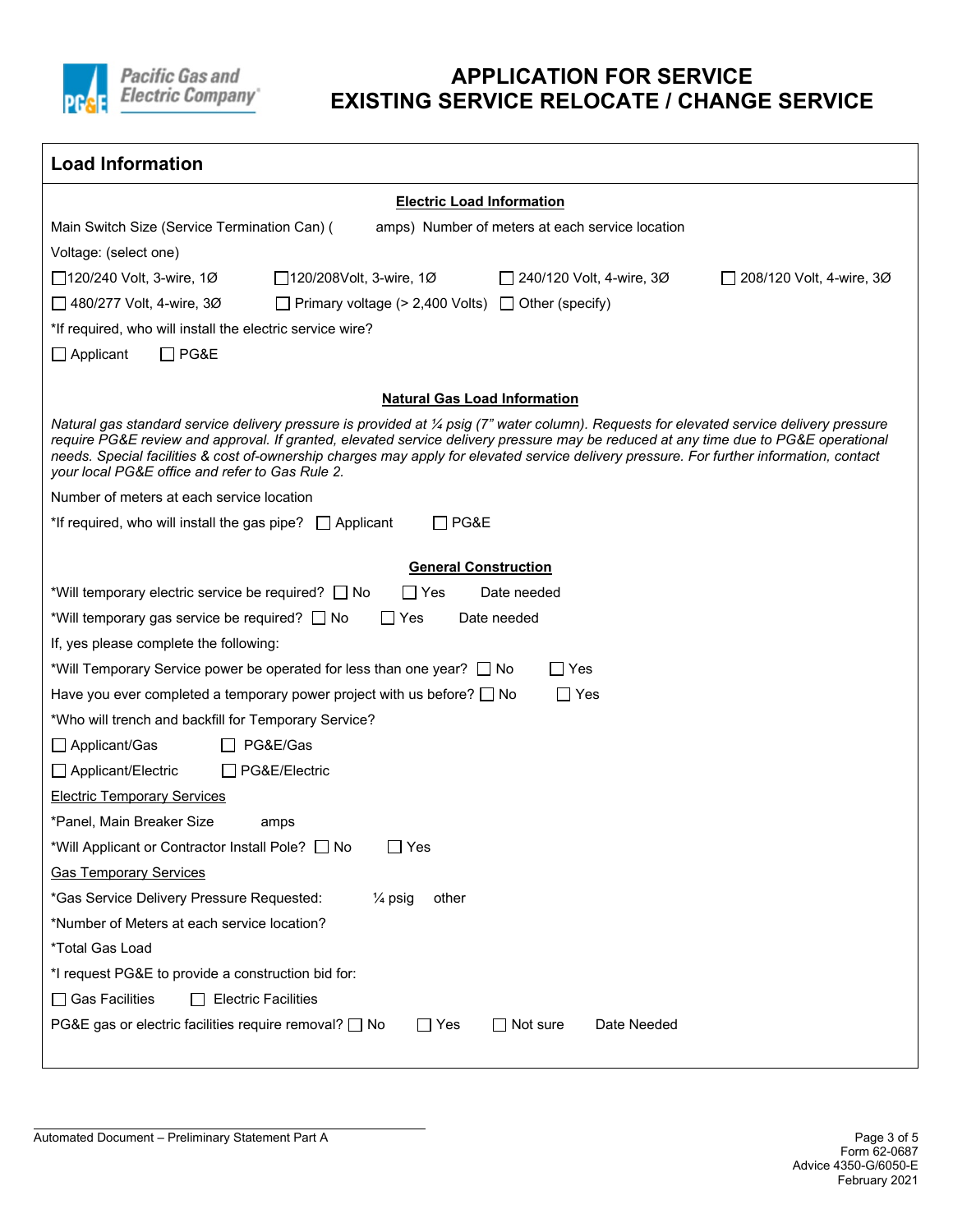

#### **Self-Generation and Net Metering Options**

If you are planning to install any self generation equipment, photovoltaic, or wind generation, additional applications for interconnection to PG&E's electric system must be submitted and approved by PG&E prior to engineering for your new construction project. The information you provide on your generation interconnection application may affect the final PG&E design for your project.

For information on PG&E's net metering programs, including eligibility guidelines, generation interconnection program application forms, links to the California Public Utilities Commission, Energy Commission and the US Department of Energy, visit *www.pge.com/b2b/newgenerator* or contact PG&E's Generation Interconnection Services at (415) 972-5676.

Are you planning on installing any self generation equipment? Yes

If yes, please provide us with an estimate of the Generation proposed for this project.

\*Total # of generation units \*Total output of all generation( kW ) \*Generation Type

#### **Attachment – 2 copies required**

- A. Complete set of site improvement plans, including grading plans. (Include 3 ½" high-density disk with AutoCAD 2000i.dwg file of the site plan.)
- B. Building floor plan and exterior elevations.
- C. Electric drawings and schedules with complete breakdown of equipment; include single line drawing if available.
- D. Electric switchboard drawings. (Must be approved by PG&E prior to manufacturing the main panel.)
- E. Plumbing plans.
- F. Assessors parcel map showing all easements, rights-of-way, property lines, etc.
- G. Detailed site plan showing roads, sidewalk, driveways, location of fire hydrants and other structures, proposed location of gas and electric meters, building elevations, and proposed future improvements. (Meter locations are subject to PG&E approval).
- H. Landscaping plans including sprinkler controller meter location.
- I. Streetlight and traffic signal plans.
- J. Title 24 Utility Report or building permit.
- K. Copies of all environmental permits and/or conditions of approval.

Applicant is responsible to identify all environmental requirements within said permits, approvals and/or conditions. For additional information visit *[www.pge.com/mybusiness/customerservice/otherrequests/newconstruction/](http://www.pge.com/mybusiness/customerservice/otherrequests/newconstruction/)*